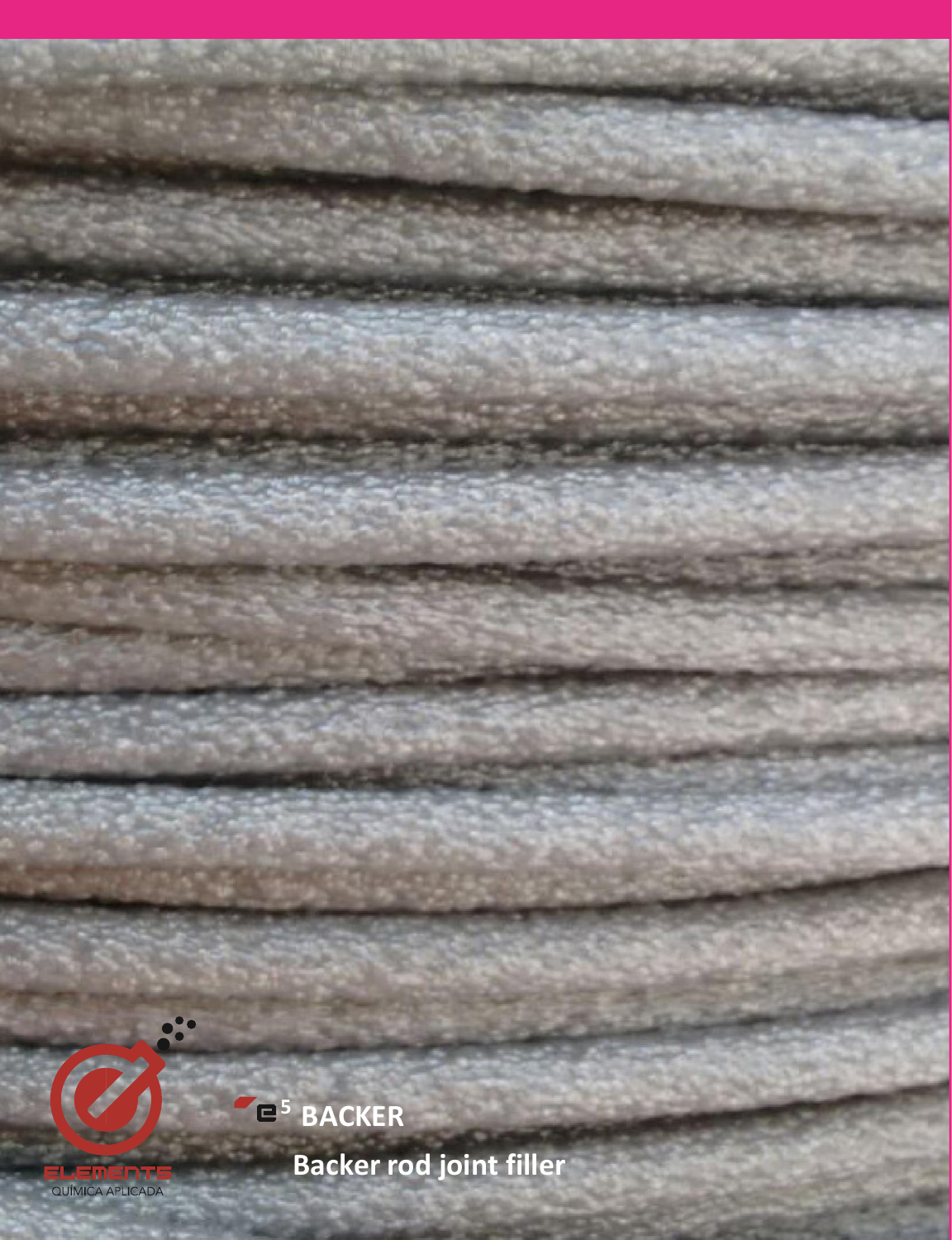# **5 BACKER**

### **Description**

**e <sup>5</sup> BACKER** is a closed cells, polyethylene foam, manufactured with cellular polyethylene. It is molded in various diameters, allowing better adaptability to different joint widths. As a backing material, it provides adequate contour to the sealant without binding to it. This allows the filler to expand and recuperate along with joint movements. This makes **e <sup>5</sup> BACKER** particularly adequate for joints with variable widths.

It is used as sealant support or construction joint filler. It is used to control sealant application thickness. It contains 97 % (in volume) closed cells, thus, it does not free air or generate gases. Due to this, it recuperates its original volume when it is compressed and it can be used in joints with irregular dimensions. This allows its use in variable width joints.

#### **Benefits**

- Controls the depth of the sealant in exact relation to the width of the joint.
- $\blacksquare$  It provides backing for sealant applications, so that the sealant will only have two faces for contact on the sides, thus allowing joint movement.

### **Principal applications**

- $\blacksquare$  It is used as base or filler in joints for highways, pavements and floors in general.
- It can also be used in structures and dividing walls, construction and expansion joints.
- It is good for sealing metal ceiling overlaps and as a base for elastic sealants, etc.
- Useful for metal boards, window frames and doors (to block air entry), and for prefab elements.

# **Directions for use**

**e <sup>5</sup> BACKER** must be compressed in the joint at the time of application. The diameter of the strip must be approximately 3 mm (1/8") greater than the width of the joint (see Table 2). **e <sup>5</sup> BACKER** can be easily applied with a plane surface, pointless tool by pressing to the desired depth. Our **BACKER ROD** calibrated applicator or a stencil can be used to control the depth. Do not punch or fold.

# **Technical information**

**e <sup>5</sup> BACKER** is chemically inert and has low water absorption. It is resistant to gasoline and to most solvents. It does not stain. It is compatible with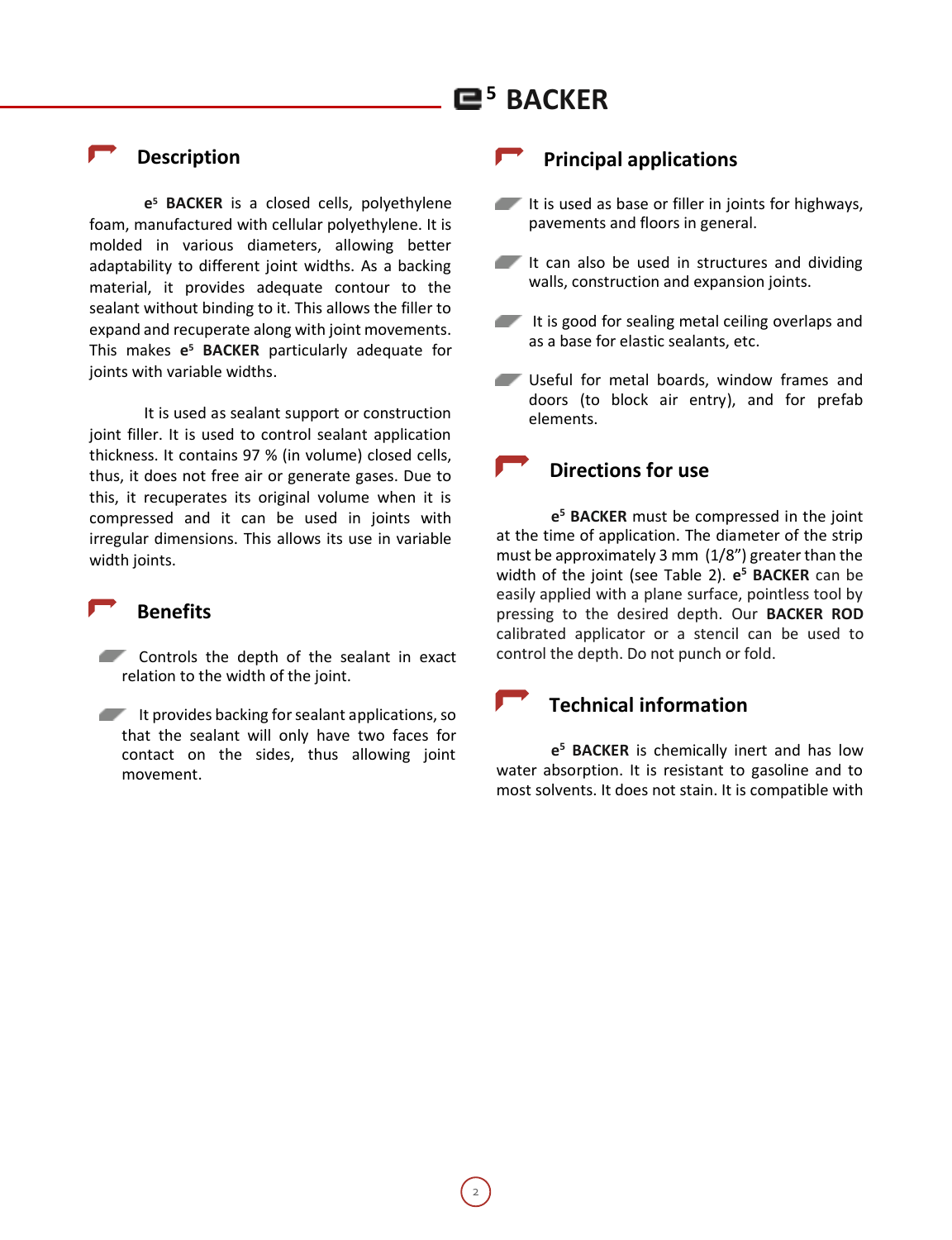most of the cold-application commercial sealants. It complies with ASTM D 5249.

|                                      | <b>Physical</b><br><b>Properties</b> | <b>ASTM</b><br>method |
|--------------------------------------|--------------------------------------|-----------------------|
| Type                                 | 1                                    | D 5249                |
| Consistency                          | foamed<br>polyethylene               |                       |
| Toxicity                             | no                                   |                       |
| Density, (kg/m <sup>3</sup> )        | 50 to 55                             |                       |
| Flammability                         | No                                   |                       |
| Combustibility                       | Yes                                  |                       |
| Color                                | gray                                 |                       |
| Stability in original                |                                      |                       |
| container, (months)                  | 6                                    |                       |
| Cellular structure                   | closed                               |                       |
| <b>APPLIED PRODUCT</b>               |                                      |                       |
| Water absorption in vol., %          | 0.01                                 | D 1016                |
| Recuperation (memory), %             | > 95                                 | D 545                 |
| Useful range for temp., °C           | $-53$ to $+93$                       | D 5249                |
| Tensile strength, kg/cm <sup>2</sup> | 2.5                                  | D 1623                |
| 25 % Compressive strength defl.,     |                                      |                       |
| (kg/cm <sup>2</sup> )                | $\mathbf{1}$                         | D 545                 |
| Shrinkage, (%)                       | D 5249<br>8                          |                       |

# **5 BACKER**

### **P** Presentation

**e <sup>5</sup> BACKER** is sold in the following diameters: 1/4", 3/8", 1/2", 5/8", 3/4", 1" and 2". They are rolled strips, packaged in boxes with different lengths, as shown in the following table, along with recommendations according to the joint width.

| Property |      | Value |     | Method/<br><b>Observations</b> |
|----------|------|-------|-----|--------------------------------|
| mm       | in.  | mm    | in  |                                |
| 5        | 3/16 | 6     | 1/4 | 1219                           |
| 6        | 1/4  | 10    | 3/8 | 640                            |
| 10       | 3/8  | 13    | 1/2 | 762                            |
| 13       | 1/2  | 16    | 5/8 | 472                            |
| 16       | 5/8  | 19    | 3/4 | 335                            |
| 19       | 3/4  | 25    | 1   | 182                            |
| 44       | 13/4 | 51    | 2   | 73                             |